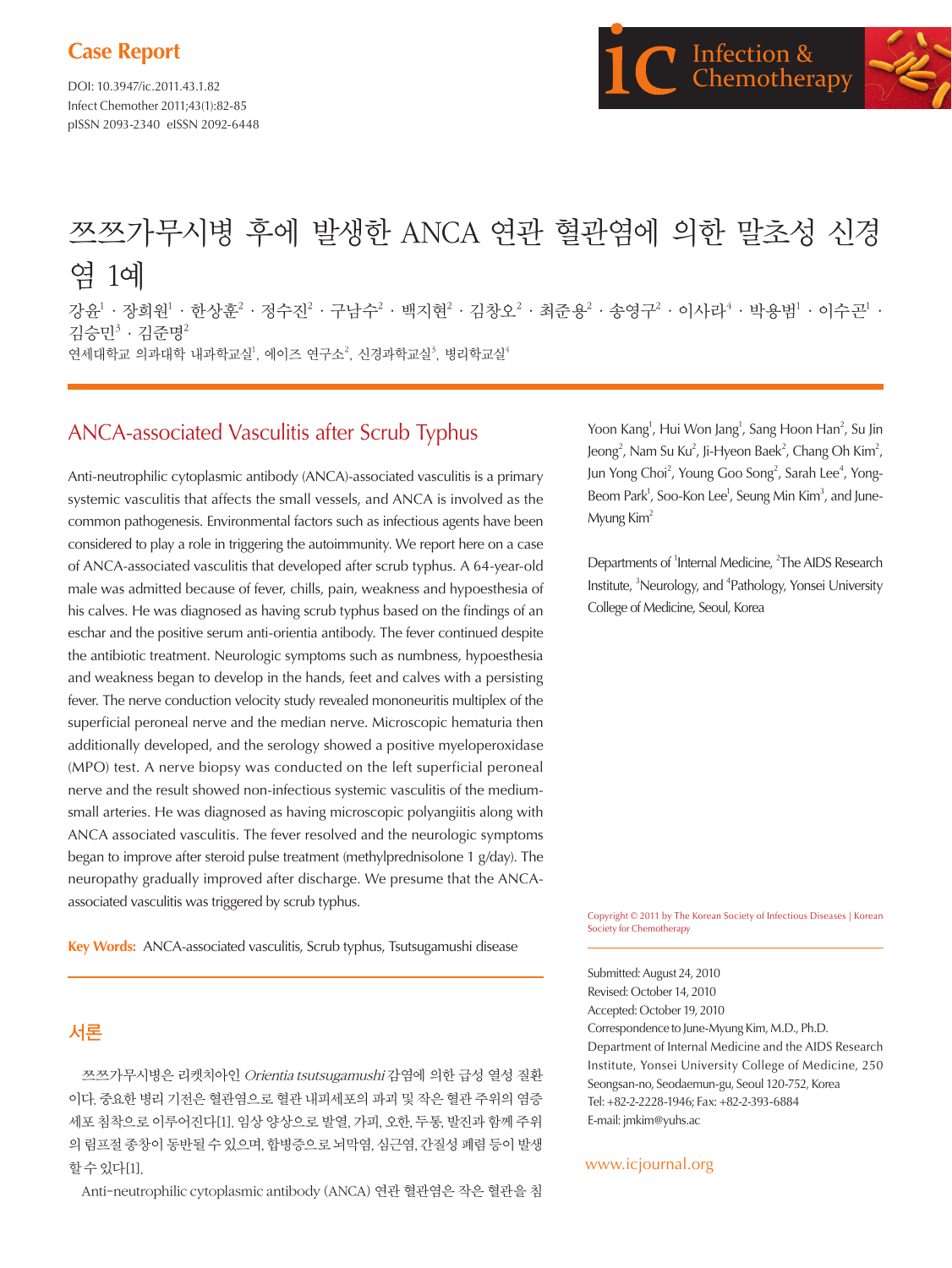범하는 전신적 혈관염으로 병리 기전에 ANCA가 관여하며[2] 발열, 근 육통, 자반, 간질성 폐렴, 신부전, 말초성 신경염 등을 동반할 수 있다[3]. 전신적 혈관염에 동반된 말초성 신경염은 대개 다발성 단신경염 또는 비 대칭적 다발신경염의 양상으로 나타난다[4].

쯔쯔가무시병 후 이차적으로 발생한 자가면역질환으로는 피부근염 과[5] 다발성 근염이 보고된 바[6] 있으나 전신적 혈관염에 대한 보고 는 없었다. 저자는 쯔쯔가무시병 환자에서 발생한 ANCA 연관 혈관염 에 의한 말초성 신경염 1 예를 경험하였기에 보고하고자 한다.

## 증례

64세 남자가 발열, 오한 및 종아리의 통증, 근력약화, 감각저하로 내 원하였다. 내원 17일 전부터 발열이 발생하여 내원 10일 전 타병원에서 왼쪽 종아리 가피로 미루어 쯔쯔가무시병으로 진단받고 doxycycline (200 mg/d)을 복용하였다. 그러나, 내원 9일 전 양 종아리의 근력약화 및 감각저하가 새로 발생하고 발열이 지속되어 타병원에 입원하여 길랑 바레증후군 의심 하에 면역 글로불린을 투여 받은 후, 신경학적인 증상 은 호전되었으나 발열이 지속되어 본원으로 전원 되었다.

입원 당시 체온은 38.5℃이었고, 왼쪽 종아리에 가피가 관찰되었다. 이학적 검사 상 양측 첫 번째 족지에서 진동 감지가 약간 감소되어 있는 것 외에 특이 소견은 관찰되지 않았다. 혈액검사 상 백혈구 10,180/mm3 (호중구 72.1%, 림프구 8%), 적혈구침강속도 104 mm/hr, C-반응 단 백은 16.6 mg/dL이었다. 피동적혈구 응집법에 의한 O. tsutsugamushi 특이 항체는 1:40 이었다. 자가면역 질환에 의하여 발열이 발생할 가능



Figure 1. The nerve conduction velocity findings show mononeuritis multiplex; Conduction block and low sensory nerve action potentials are observed on the left median nerve and left superficial peroneal nerve.

성을 고려하여 시행한 자가면역 항체 검사에서 P-Anti-neutrophilic cytoplasmic antibody (ANCA)가 양성 소견을 보였으며, antinuclear antibody, anti-ds-DNA antibody, anti-Jo-1 antibody, C-ANCA는 음성이었다. 소변 검사 상 혈뇨나 단백뇨 등의 이상소견은 관찰되지 않 았으며, 혈액, 소변, 객담 배양 검사에서 동정된 세균은 없었다. 신경학적 증상의 원인을 확인하기 위하여 시행한 요추 자기공명영상(MRI) 촬영 에서 특이소견이 관찰되지 않았으며, 양전자방출단층촬영(PET-CT) 검사에서도 지속되는 발열의 원인이 될 병변은 관찰되지 않았다.

입원 5일째까지 발열이 지속되며 O. tsutsugamushi 특이 항체 검사 에서 1:640으로 항체 역가가 증가되어 항생제를 azithromycin (500 mg/d)으로 변경하였다. 입원 10일째에 입원 당시에 시행한 P-ANCA 선 별 검사에서 양성 소견이 관찰되어 MPO (myeloperoxidase)에 대한 추가 검사를 시행한 결과 90.4 (정상: <20)로 증가되어 있었다. 발열이 지 속되었지만 쯔쯔가무시병에 대하여 충분한 기간 동안 항생제를 투여하 였고, 쯔쯔가무시병에 의한 합병증 발생이 의심되지 않았으며, 다른 세 균성 감염 질환 발생의 증거가 없어 입원 14일째 항생제 투여를 중단하 였다.

입원 16일째, 양 손 첫 번째, 두 번째, 세 번째 손가락의 저림, 근력 약 화, 정중신경 분포 부위의 손바닥, 등의 감각 저하, 양 종아리의 저림, 통 증, 근력 약화, 종아리와 발등의 감각 저하가 발생하였다. 다시 시행한 소 변 검사에서 입원 당시에는 관찰되지 않았던 현미경적 혈뇨가 새로 관 찰되었고 단백뇨는 음성이었다. 환자는 도뇨관을 삽입하지 않았으며, 요도에 외상을 일으킬만한 원인은 없었다. 악화된 신경학적 증상에 대 하여 신경전도 검사를 시행한 결과(Fig. 1) 왼쪽 얕은종아리신경과 왼 쪽 정중신경에 다발성 단신경염 소견이 관찰되어 전신적 혈관염 의심 하 에 왼쪽 얕은종아리신경에 대한 생검을 시행하였다. 신경 조직 검사 결 과(Fig. 2)에서 전신적 혈관염에 의한 중-소 동맥의 혈관염 소견이 관찰 되었고, 광학현미경 상 김자(Giemsa) 염색을 시행하였으나 염색되는 리켓치아는 없었으며, 전자현미경 상에서도 리켓치아는 발견되지 않았 다. 임상 양상과 조직 검사, 혈액 검사, 요 검사를 종합하여 ANCA 연관



Figure 2. The biopsy of the left superficial peroneal nerve shows non-infectious systemic vasculitis of the medium-small arteries with fibrinoid necrosis (H & E, ×430).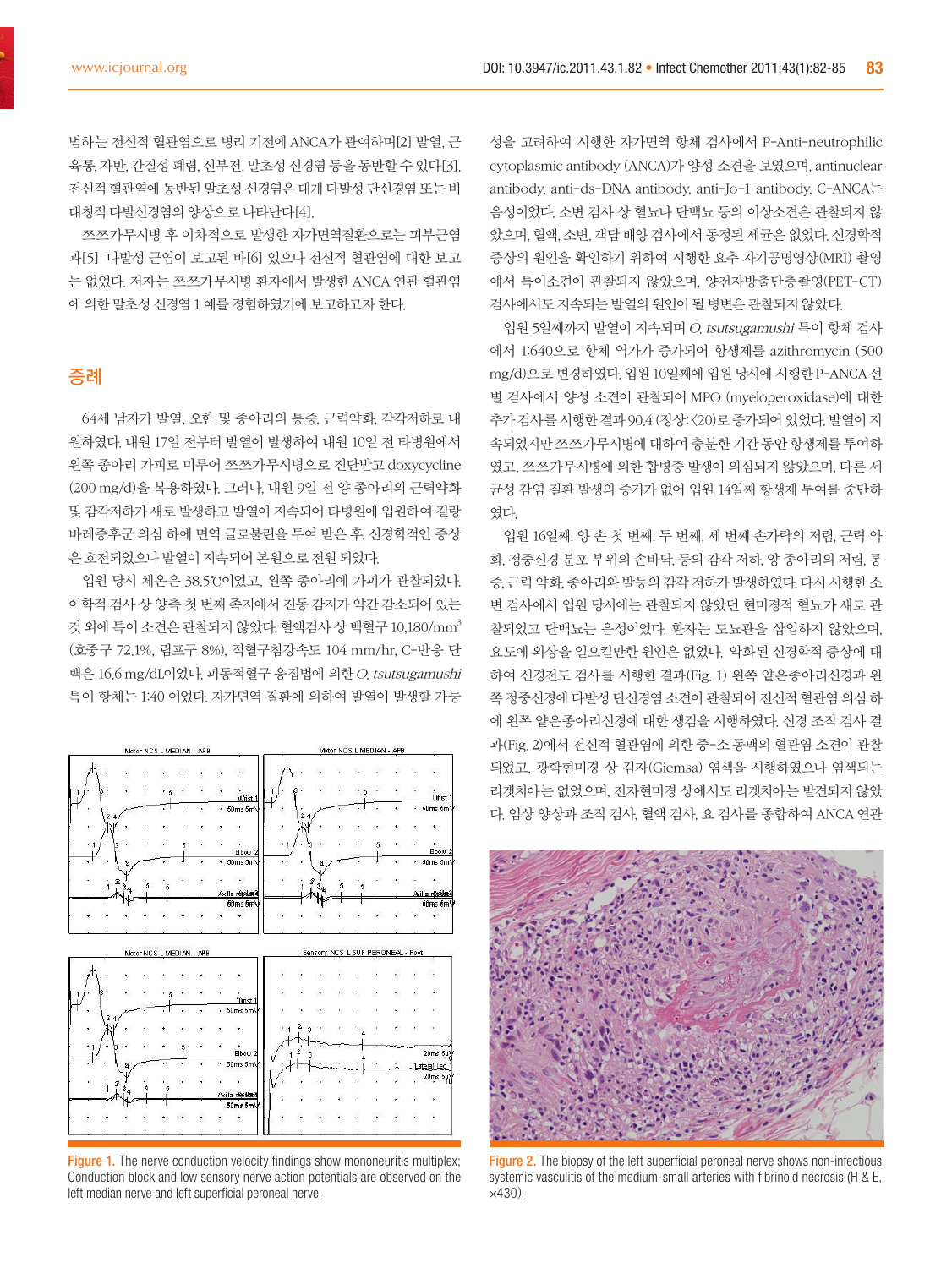혈관염 중 현미경적 다발성 동맥염에 의한 말초성 신경염 진단 하에 고 용량 스테로이드 치료(methylprednisolone 1 g/d)를 시행한 결과 발열 이 소실되고 저림, 통증, 근력약화, 감각 저하와 같은 신경학적인 이상 증 상이 점차 호전되었다. Methylprednisolone 1 g/d을 3일간 투여한 후 prednisolone 60 mg/d로 감량하였고, cyclophosphamide 50 mg/d 를 추가하였다. 지속적으로 발열이 발생하지 않고 신경학적 증상이 모 두 호전되어 입원 29일에 cyclophosphamide 100 mg/d로 증량하여 퇴원하였다. 퇴원 2주 후, 외래에서 시행한 요 검사 소견 상 현미경적 혈 뇨가 더 이상 관찰되지 않았고, MPO 검사 결과가 45.7 (정상: <20)로 감 소되었으며, 퇴원 1달 후에는 MPO가 음성 소견으로 관찰되었다. 현재 발열 및 신경학적 증상 없이 외래에서 추적 관찰 중이다.

### 고찰

쯔쯔가무시병(tsutsugamushi disease, scrub typhus)은 리켓치아 인 O. tsutsugamushi에 의한 감염증으로, 가피가 특징적으로 관찰되 며, 발열, 오한, 두통, 발진과 함께 주위의 림프절 종창이 동반되는 경우 가 흔하다. 진단 방법으로 혈청학적 검사가 가장 많이 이용되며, 일반적 으로 발병 3-5일부터 혈청 항체를 측정하여 회복기 혈청에서 항체 역가 가 4배 이상 증가될 경우 확진할 수 있다[7]. 본 증례에서 환자는 발열, 가피, 쯔쯔가무시 항체 역가의 상승으로 쯔쯔가무시병이 확진되었다. 하지만, 본 증례에서는 발열이 지속되며 신경염과 현미경적 혈뇨가 새 로 발생하였다. 신경전도검사상 다발성 단신경염 소견이 관찰되었고, 신 경 조직 검사에서는 전신적 혈관염에 합당한 소견이 관찰되었으며, 혈청 학적 검사에서 MPO 양성으로 ANCA 연관 혈관염 중 현미경적 다발성 동맥염으로 진단되었다.

자가면역은 면역체계가 숙주의 조직을 인식하고 공격하며 발생하게 되는데, 이의 발생 기전에는 유전, 연령, 환경 등이 기여하는 것으로 추정 된다. 특히 그 중 바이러스, 세균 등의 감염원이 자가면역을 유발하는 데 에 가장 큰 영향을 끼칠 것으로 추정되고 있다[8]. 감염 외에 다른 환경 적인 요인으로는 약제, 실리카 등이 거론되고 있다. 본 증례에서 ANCA 연관 혈관염을 유발시키는데 관여하였을 가능성이 있는 환경적 요인으 로는 쯔쯔가무시병, doxycycline, azithromycin, 면역글로불린을 고려 해볼 수 있다. 먼저 환자의 증상이 발생한 시간적인 관계를 살펴보면, 내 원 17일 전부터 발열이 있었고, 내원 10일 전 타병원 외래에 내원, 발열 과 가피로 쯔쯔가무시병을 진단 받았으며, 내원 9일 전 신경학적인 증 상이 나타났고, 면역글로불린을 투여 후 신경학적인 증상이 일시 소실 되었다가 입원 16일째 다시 발생하였다. 내원 전 발생한 신경학적인 증 상과 입원 후 발생한 신경학적인 증상은 같은 임상양상이었고, 조직검 사에서 전신적 혈관염으로 인한 신경염이 확진되어 같은 원인에서 기인 한 것으로 판단되었다. 처음 신경학적인 증상이 나타난 시점이 ANCA 연관 혈관염이 활성화되어 임상적인 양상으로 나타나게 된 때로 생각되 고 azithromycin과 면역글로불린은 신경학적인 증상이 발생한 이후에 투여된 것으로 유발 요인으로의 가능성은 떨어질 것으로 생각된다. 그 리고 doxycycline이 투여된 다음날부터 신경학적인 증상이 발생하였

는데, 신경학적인 증상은 혈관염으로 인한 신경의 허혈성 손상에 의해 발생하는 것으로, doxycycline이 투여된 지 하루만에 혈관염과 그로 인한 신경 손상이 진행되었다고 보기에는 어려움이 있을 것으로 판단된 다. 따라서 쯔쯔가무시병이 ANCA연관 혈관염을 유발시키는데 기여한 환경적 요인으로 가능성이 가장 높을 것으로 생각된다.

쯔쯔가무시병 후 이차적으로 발생한 자가면역질환으로는 피부근염 과[5] 다발성 근염[6]이 보고된 바 있다. 2 증례에서 환자는 발열 및 가 피로 쯔쯔가무시병을 진단 받았다. Doxycycline (200 mg/d)을 투여 받았으나 근위부 근육의 근력 감소가 진행하고 근효소 수치가 상승하 며, 근전도 검사상 활동성의 근염 소견이 관찰되었다. 피부근염의 예에 서는 고트론 구진이 관찰되어 피부근염으로 진단되었고, 다발성근염의 예에서는 근 조직검사를 통해 다발성근염이 확진되었다. 2 증례 모두에 서 고용량의 스테로이드 치료 시행 후 근력이 호전되었다.

감염증이 자가면역질환을 유발시키는 기전으로 다음과 같은 가 설이 알려져 있다. 1) 감염원의 항원과 자가 항원 사이에 분자 모방 (molecular mimicry)으로 자가면역을 유발한다. 2) 감염원에 대한 면 역반응이 진행되며 직접적인 자가 조직 파괴가 일어나 자가 항원이 노출 되고 항원전달세포에 의해 표현되어 자가면역이 개시된다. 3) 감염원에 대한 면역반응으로 생성된 염증성 환경이 비특이적으로 자가 조직을 손 상시켜 자가 항원이 유리되어 자가면역이 유도된다. 4) 감염원에 대한 면 역반응으로 인한 염증성 환경에서는 단백질분해효소 생성이 증가하고, 항원전달세포의 자가항원 표현이 증가한다[9]. 본 증례에서 발생한 쯔 쯔가무시병에 의한 ANCA 연관 혈관염의 정확한 발병 병인에 대해서 명 확하게 설명할 수 있는 연구는 보고되어 있지 않지만, 쯔쯔가무시병의 면역 기전에서 분비되는 사이토카인과 O. tsutsugamushi에 대한 항체 반응으로 앞에서 설명한 가설이 작용하여 혈관염을 유발하였을 것으 로 추정된다.

2004년도에 발표된 생체 내 및 생체 외 실험에 대한 연구에서는 PR3 유전자의 주형가닥에서 encoding된 PR3의 상보적 펩티드(complementary peptide, cPR3)가 PR3-directed autoimmunity와 관련이 있 다는 것을 제안하였다[10]. cPR3에 노출되면 PR3와 교차반응하는 항 이디오타입 항체가 생성된다. PR3를 encoding하는 유전자의 상보적 염기서열이 Staphylococcus aureus 등의 생물에서 발견되었고, 이는 감염원이 분자 모방을 통해 PR3 자가면역을 유발한다는 가설을 뒷받침 한다.

Kain 등은 ANCA 연관 혈관염 환자에서 분자 모방이 불충분 면 역성 초점 괴사성 사구체신염(pauci-immune focal necrotizing glomerulonephritis)의 진행에 있어 중요한 기전인 것으로 제시하였다 [11]. 그러나 이 기전에 주요한 항원은 PR3나 MPO가 아니라, LAMP-2라 는 heavily glycosylated type I membrane protein이다. LAMP-2는 말 초 혈액의 단핵구가 항원을 제시하고, 혈관 내피에 부착하는 데에 기여 하는 역할을 한다. LAMP-2에 대한 항체는 MPO나 PR3 같은 세포질 내 의 항원에 대한 항체를 생산하여, LAMP-2가 항원을 표현하는 기능을 변화시킬 것이다[12].

Kain 등이 보고한 바에 따르면, LAMP-2의 에피토프(epitope) 중에 MPO 및 PR3와 동일한 것은 없었지만, P41-49 에피토프는 Escherichia